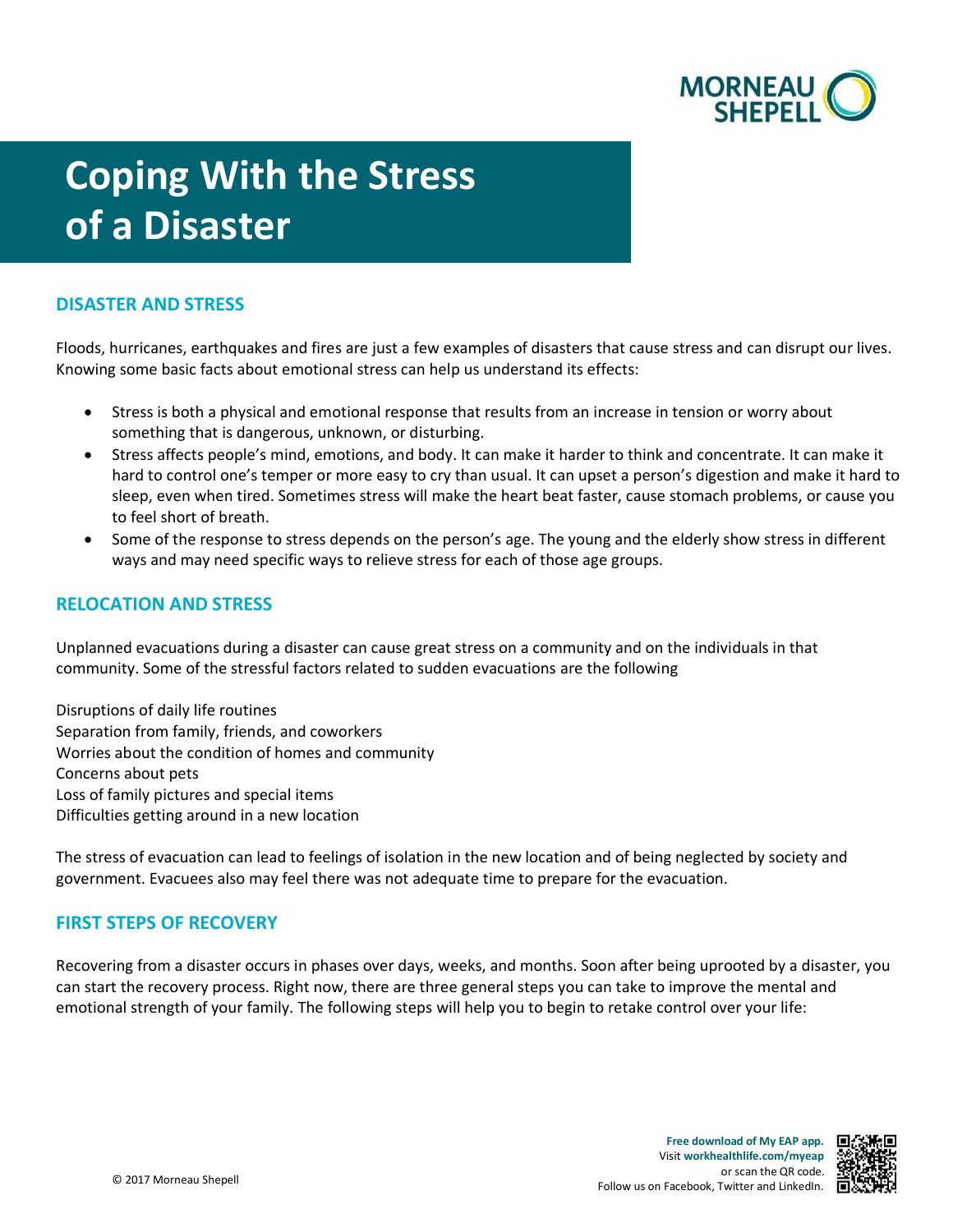

Step 1: Rebuild Physical Strength and Health

Once you and your loved ones are in a safe and secure place, whether a shelter, a new apartment, or a place with relatives or friends; make sure to tend to their immediate medical needs if there are any. Be sure everyone has enough to eat and drink to regain their physical strength. Make sure everyone gets some restful sleep in as private a space as possible. Rebuilding physical strength is a good first step to calm shattered emotions.

#### Step 2: Restore Daily Activities

Restoring daily routines helps build a sense of being home mentally and emotionally, even in the absence of a physical home. Simple routines that your family normally does together, such as family walks, watching television, and bedtime stories, help pull the pieces of daily life back together even in a new place. Restoring daily activities rebuilds the normal sense of morning, afternoon, evening, and night. Even though you are away from home and in a strange place, try to resume the daily routines as much as possible.

#### Step 3: Provide Comfort

Family members are better able to deal with the stress of relocation when they are comfortable and informed. Comfort can be increased by

Providing your family with information about other family, friends, and news of home Expressing affection for family members, in the ways your family normally shows affection Discussing, when ready, the emotions associated with the disaster and relocation, such as feelings of loss, missing home, and worry about family members, friends, and pets.

After the initial emergency has passed and the shock and confusion from disaster relocation have subsided, the physical rebuilding and long-term emotional recovery phase begins. This longer recovery phase has two steps:

Assess all physical and emotional losses the family has experienced. This inventory can help you identify practical actions to take in rebuilding the physical losses the family has experienced.

Develop an emotional understanding of the disaster experience and your relocation situation to help rebuild family life. Working through emotions takes time. There is no set timeframe or stages for it.

Resolving emotions is a natural healing process that relies on talking to friends about your feelings, mental sorting of emotions, and receiving practical and emotional help from family, friends, your place of worship, or other organized support groups in the community.

#### **EMOTIONAL HEALING**

Your personal support groups can help you process your emotions and understand your experiences. Emotional processing involves experiencing the emotions associated with the disaster and figuring out what the disaster meant to your life. One way that many people work through their emotions is by "telling the story" of what happened.

Many people who have lived through a natural disaster or terrorist attack have an overwhelming urge to tell the story

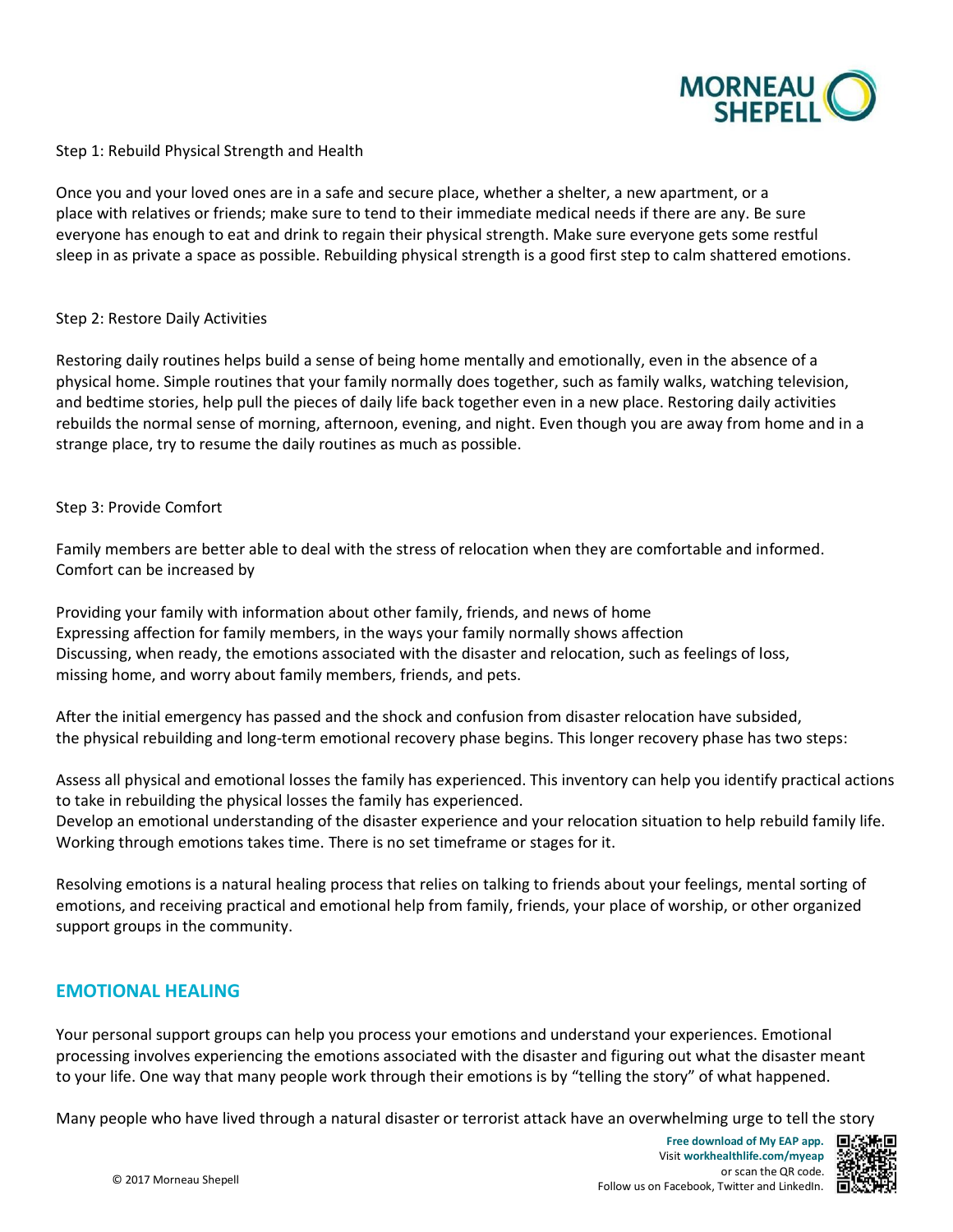

over and over again. By sharing stories, you and those around you can sort out the sequence of events associated with the hurricane, which at first may be a confused jumble. By telling the story, you can get input from others about what they saw and begin to put meaning into the experience.

Generally, over time, as you heal emotionally, the story will pull together into an organized story that will have vivid details, emotions, and reflections about lessons learned during the experience. With emotional healing, thoughts and dreams about the disaster will be less painful. You will have gained some emotional distance from the events of the disaster. How long this process takes depends on what happened during the disaster and your own unique mental and emotional makeup. You will always associate some pain with the hurricane, but it will not be so overwhelming after the passage of time allows for emotional healing.

## **SIGNS THAT PROFESSIONAL HELP IS NEEDED**

Signs that the person is overwhelmed by their emotions and may need help are:

- The story is too painful to tell
- The person creates a wall of silence around the event for a long time
- The person cannot express or experience their feelings
- Dreams and thoughts of the experience continue to evoke very painful emotions that do not go away
- The person's behavior dramatically changes
- The person has thoughts of hurting themselves or others

If these signs are present, an appointment with a mental health professional should be arranged. A mental health professional can help with the healing process.

## **Where To Get Emergency Assistance**

There are local, national, and government organizations that offer help during emergencies and disasters. If your property was not insured, these organizations may be able to help with rebuilding expenses as well:

Federal Emergency Management Agency (FEMA) Register for disaster assistance by calling: 1-800-621-FEMA (3362)

[http://www.fema.gov;](http://www.fema.gov/) <https://disasterhelp.gov>

The American Red Cross

1-800-HELP-NOW (1-800-435-7669)

[http://www.redcross.org](http://www.redcross.org/) 

National Hurricane Center

[http://www.nhc.noaa.gov](http://www.nhc.noaa.gov/) 

The Salvation Army

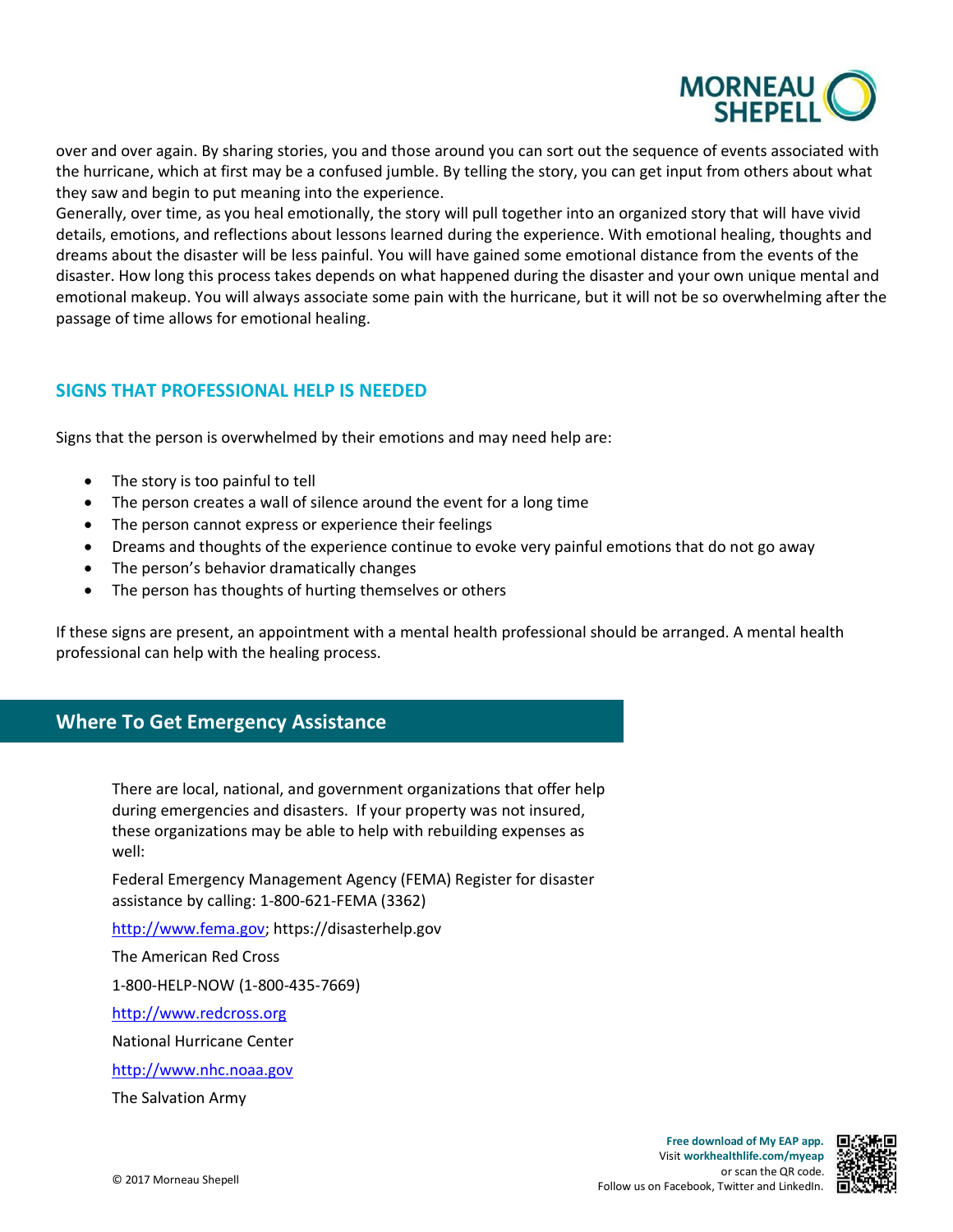

#### [http://www.salvationarmyusa.org](http://www.salvationarmyusa.org/)

The United Way

2-1-1

#### [http://www.211.org](http://www.211.org/)

A Disaster Recovery Center may be established in or near the community affected by the disaster. There you can meet with representatives of federal, state, local, and volunteer agencies.

Local churches, service organizations (such as the Kiwanis Club, Lions, or Knights of Columbus), large local employers, and local newspapers and banks may offer help.

# **- Long Term Recovery**

After you have met your immediate needs and are ready to begin recovery, prepare by:

- Replacing important documents that were lost or destroyed such as your driver's license, auto registration, bank books, insurance policies, health insurance cards, credit cards, titles to deeds, stocks and bonds, wills, and other important documents.
- Saving receipts for all your expenses, or at least keeping a record of them. These will help both in filing an insurance claim and in claiming losses when you file your income tax return.
- These will prove useful for filing insurance claims or seeking • Making lists of all property that was damaged or destroyed. financial assistance. Document as much of the damage as you can with photographs or video. Include as much of the following information as you can for each item:
	- Name, description, model, year, ID number
	- Where and when you bought it, and the price
	- Documentation such as a sales slip, canceled check, warranty, or correspondence with the manufacturer or retailer
	- Description of the damage and what caused it
	- Photographs that show the item before and after it was damaged
- Recalling as much as you can that's missing.
- • Letting utility companies know if they should stop billing to your home because you can't live in it.
- Getting in touch with creditors to request any needed extensions in payments.

Once you have met your immediate needs for food and shelter, and